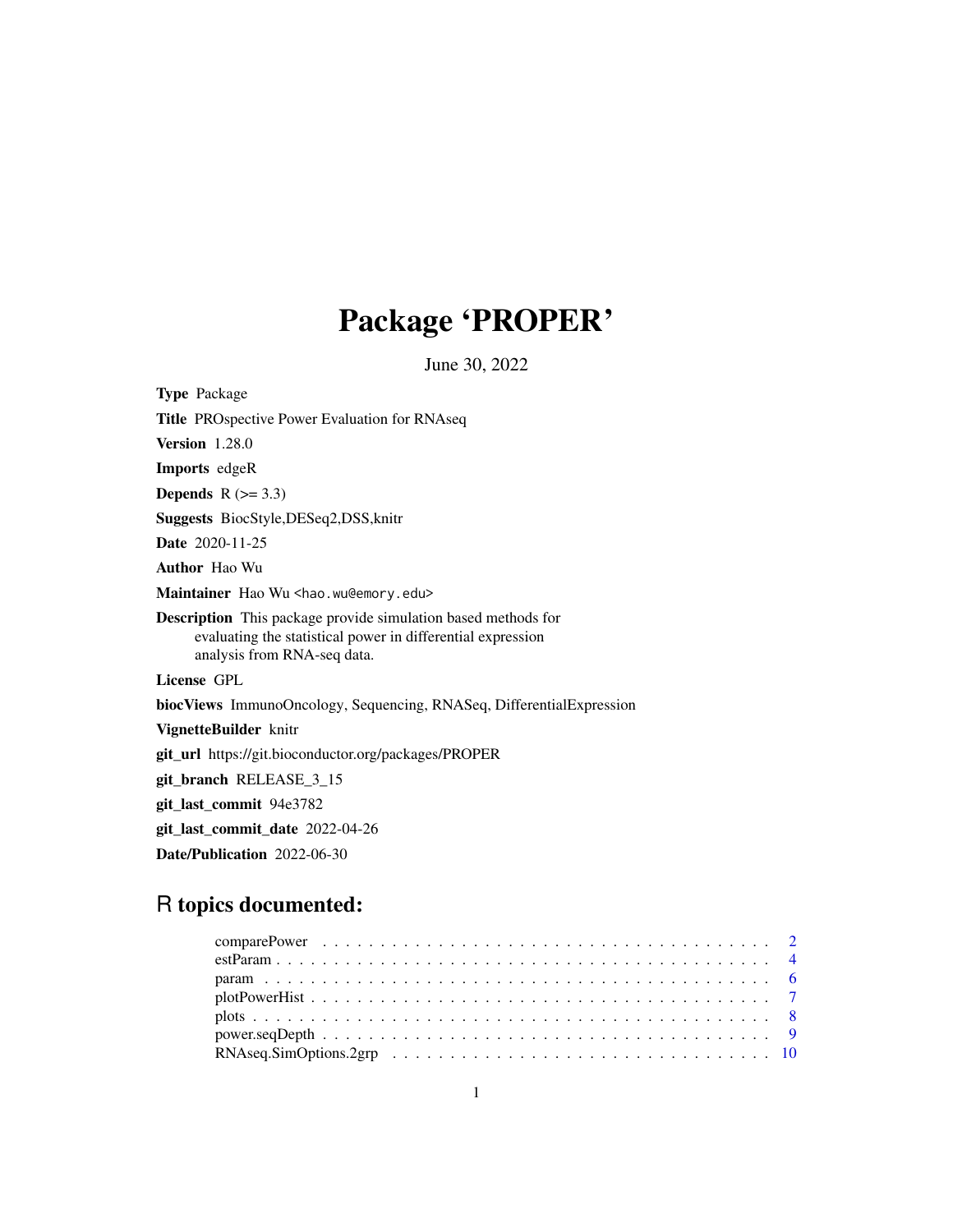### <span id="page-1-0"></span>2 comparePower

| Index |  |
|-------|--|
|       |  |
|       |  |

comparePower *Compute the power-related quantities from simulation results*

### Description

This function take the simulation output from "runSims" function and compute a variety of powerrelated quantities.

### Usage

```
comparePower(simOutput, alpha.type = c("fdr", "pval"), alpha.nominal=0.1,
             stratify.by = c("expr", "dispersion"), strata,
             filter.by = c("none", "expr"), strata.filtered = 1,
             target.by=c("lfc", "effectsize"), delta=0.5)
```
#### Arguments

| simOutput       | The result from "runSims" function.                                                                                                                                                                                                                                                                        |
|-----------------|------------------------------------------------------------------------------------------------------------------------------------------------------------------------------------------------------------------------------------------------------------------------------------------------------------|
| alpha.type      | A string to represent the way to call DE genes. Available options are "fdr" and<br>"pval", for calling DE genes based on FDR or p-values. Default is "fdr".                                                                                                                                                |
| alpha.nominal   | The nomial value for call DE genes. Recommend values are 0.1 when using<br>FDR, and 0.01 for using p-values.                                                                                                                                                                                               |
| stratify.by     | A string to represent the way to stratify genes. Available options are "expr" and<br>"dispersion", for stratifying gene by average expression levels or over-dispersion.                                                                                                                                   |
| strata          | The strata used for stratification.                                                                                                                                                                                                                                                                        |
| filter.by       | A string to represent the way to filter genes. This is used in conjunction with<br>strata.filtered for gene filtering. Available options are "none" and "expr". "none"<br>stands for no filtering, thus all genes will be considered. "expr" stands for filter-<br>ing based on average expression levels. |
| strata.filtered |                                                                                                                                                                                                                                                                                                            |
|                 | The strata to be filtered out in computing power-related quantities. Genes fall<br>into these strata will be excluded when computing power-related quantities. See<br>"Details" for more description of gene filtering.                                                                                    |
| target.by       | A string to specify the method to define "biologically important" DE genes.<br>Available options are (1) "Ifc": interesting genes are defined by absolute log<br>fold changes. (2) "effectsize": interesting genes are defined by absolute log fold<br>changes divided by the square root of dispersion.   |
| delta           | A threshold used for defining "biologically important" genes. Genes with abso-<br>lute log fold changes (when target.by is "Ifc") or effect sizes (when target.by is<br>"effectsize") greater than this value are deemed DE in power calculations. See<br>"Details" for more description.                  |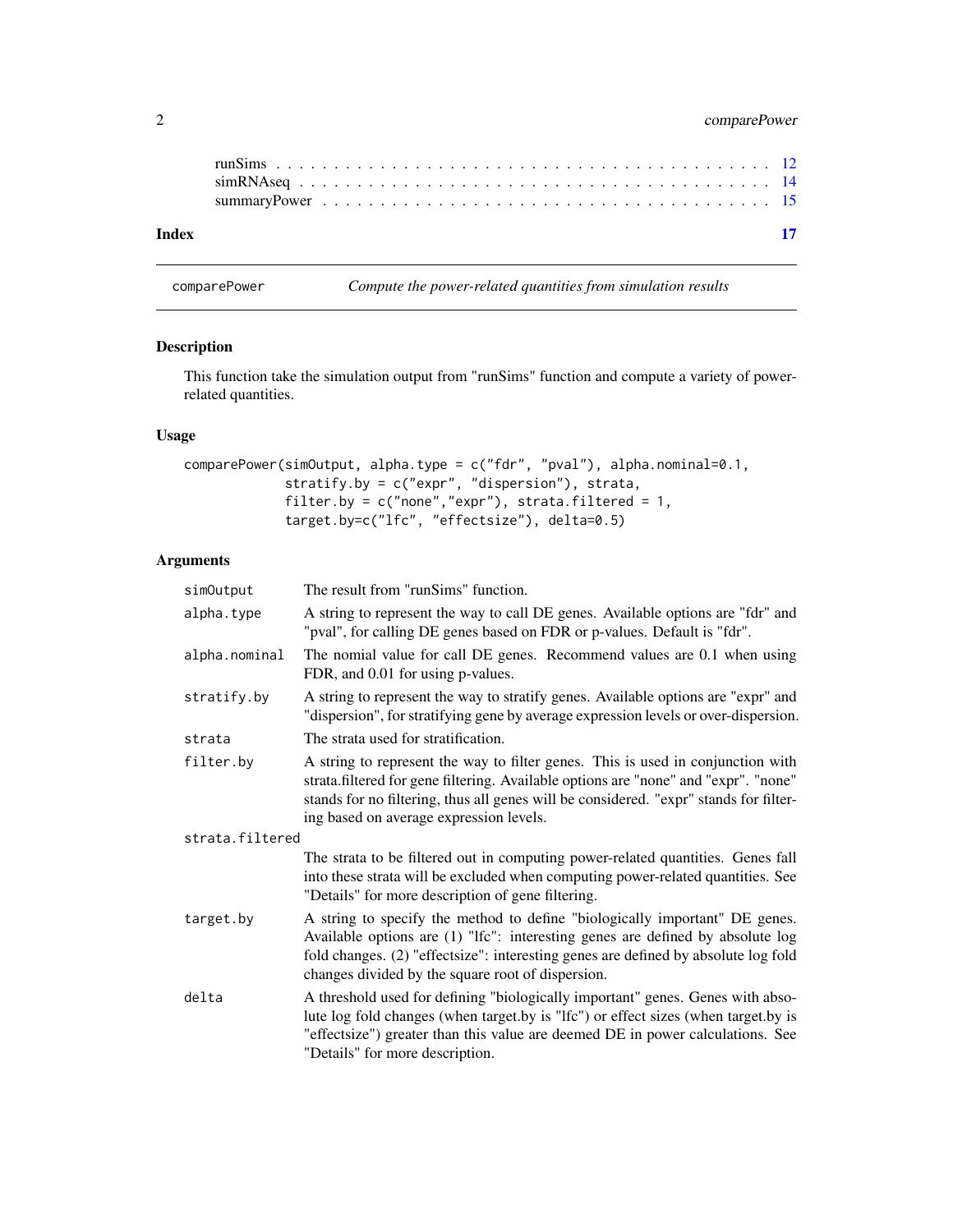#### comparePower 3

#### Details

This is the main function to compute various power-related quantities, under stratification and filtering of all genes.

Gene stratification: we advocate to compute and visualize the powers at different stratification of genes. Because of the characteristics of RNA-seq data such as average expression level (counts), powers for calling DE genes are different even when the magnitude of changes are the same. The stratified results will provide a more comprehensive power assessment and better guide the investigators in experimental designs and analysis strategies.

Gene filtering: sometimes it is advisible to filter out some genes (such as the ones with very low count) before DE detection. The filtering option here provides an opportunity to compare the powers before and after filtering.

Define biologically interesting genes: we advocate to compute powers for "biologically interesting genes", because there might be many true DE genes with very low changes which are difficult to detect. In this sense, we are only interested in genes with adequate changes between groups (defined as "biologically interesting"). We provide two options to define biologically interesting genes: by absolute values of log fold changes or effect sizes (absolute values of log fold changes divided by the square root of dispersions). Genes with these quantities over a threshold are deemed intersting, and the power calculation are based on these genes.

#### Value

A list with following fields:

|  | TD, FD, alpha, FDR, power |  |  |
|--|---------------------------|--|--|
|--|---------------------------|--|--|

3D array representing the number of true discoveries, false discoveries, type I error rate, FDR, and power for all simulation settings. The dimension of the arrays are nstrata \* N \* nsims. Here nstrata is number of specified strata. N is number of different sample sizes settings, and nsims is number of simulations. alpha.marginal, FDR.marginal, power.marginal

> Matrix representing the marginal type I error rate, FDR, and power for all simulation settings. The dimension of the matrices are  $N^*$  nsims. These are the marginalized (over all strata) values of the stratified quantities.

stratify.by The input stratify.by. strata The input strata. Nreps Sample sizes one wants to perform simulation on. This is taken from the simulation options. target.by The input method to define "biologically important" DE genes. delta The input delta for biologically important genes.

#### Author(s)

Hao Wu <hao.wu@emory.edu>

#### See Also

RNAseq.SimOptions.2grp, simRNAseq, runSims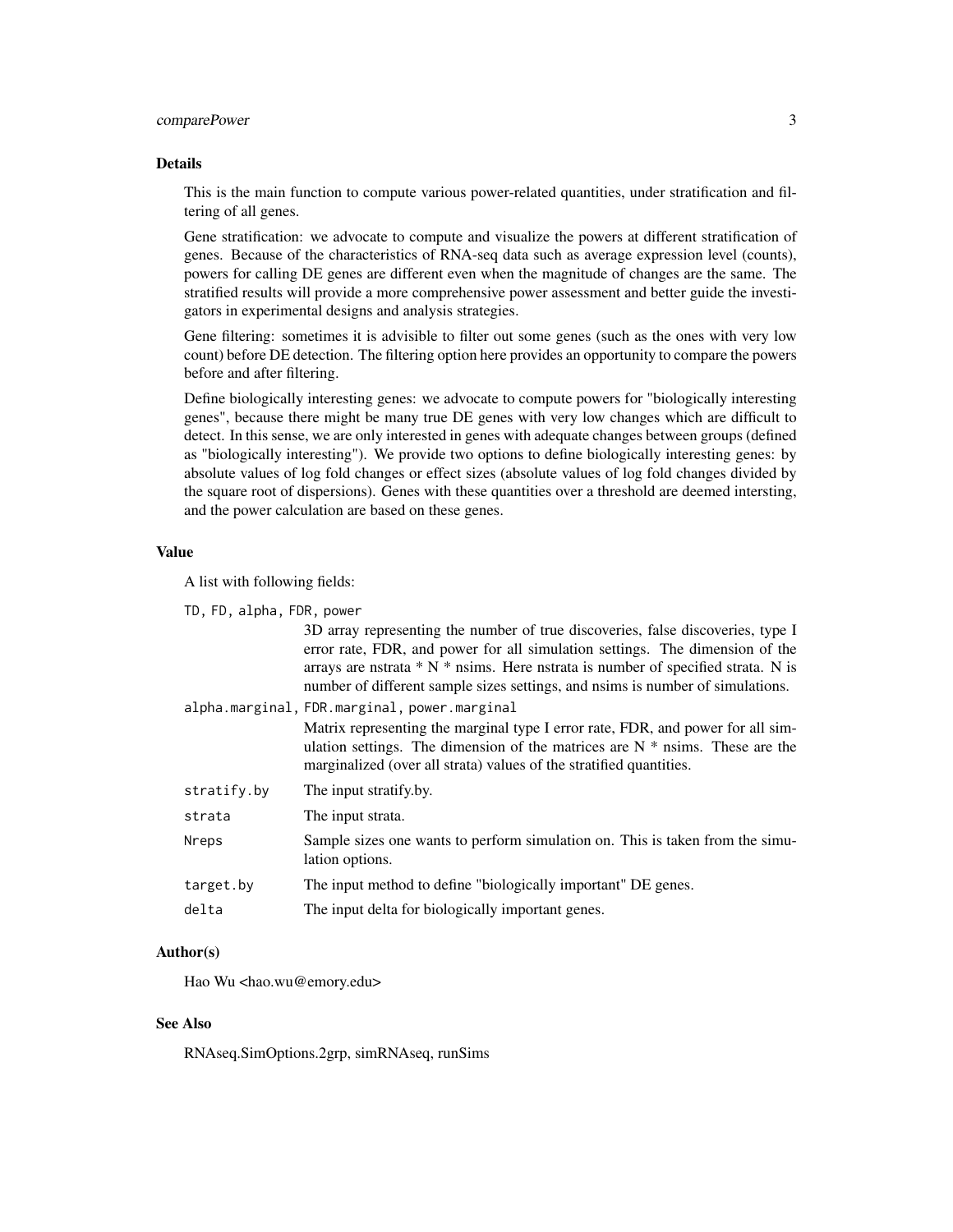#### Examples

```
## Not run:
simOptions = RNAseq.SimOptions.2grp()
## run a few simulations
simRes = runSims(Nreps=c(3,5,7), sim.opts=simOptions, nsims=5,
                 DEmethod="edgeR")
## using FDR 0.1 to call DE, then look at power curves and summary
powers = comparePower(simRes)
summaryPower(powers)
par(mfrow=c(2,2))
plotPower(powers)
plotPowerTD(powers)
plotFDR(powers)
plotFDcost(powers)
## filter out the genes with low counts (<10) and redo power calculation
## Marginal powers are significantly higher.
powers = comparePower(simRes, filter.by="expr", strata.filtered=1)
summaryPower(powers)
par(mfrow=c(2,2))
plotPower(powers)
plotPowerTD(powers)
plotFDR(powers)
plotFDcost(powers)
## Provide higher threshold for log fold change to define true DE.
## This will result in higher power.
powers2 = comparePower(simRes, delta=2)
summaryPower(powers2)
par(mfrow=c(2,2))
plotPower(powers2)
plotPowerTD(powers2)
plotFDR(powers2)
plotFDcost(powers2)
## use effect size to define biologically interesting genes
powers3 = comparePower(simRes, filter.by="expr", strata.filtered=1,
                      target.by="effectsize", delta=1)
summaryPower(powers3)
par(mfrow=c(2,2))
plotPower(powers3)
plotPowerTD(powers3)
plotFDR(powers3)
plotFDcost(powers3)
## End(Not run)
```
estParam *estimate simulation parameters from a count table*

<span id="page-3-0"></span>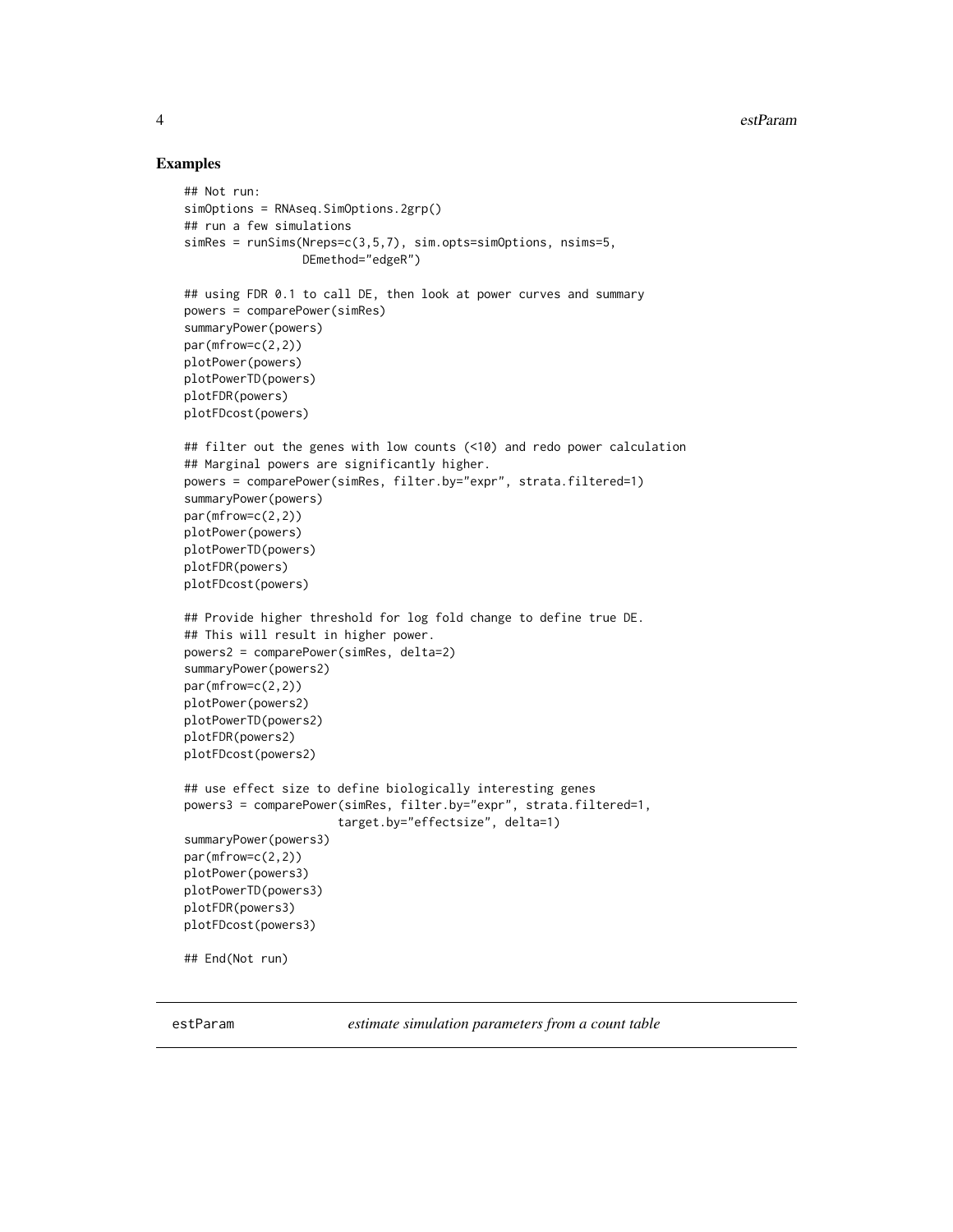#### estParam 5

#### Description

This function estimate simulation parameters from a count table, which can be used to set simulation scenarios. The parameters estimated include baseline expression, biological variation in the form of dispersion paramter.

#### Usage

 $estParam(X, type = c(1,2))$ 

#### Arguments

|      | An Expression Set or a matrix, with entries being RNA sequencing counts  |
|------|--------------------------------------------------------------------------|
| type | type=1 estimates with minimal assumption based on sample means and vari- |
|      | ances for each genes. type=2 uses edgeR package.                         |

#### Details

This is a function that allows a user to establish simulation basis from his/her own data set. Type 1 uses simple average count and sample variance to estimate over dispersion, after normalizing by library size for each sample. Estimated dispersion is bounded at minimum 0.001. Type 2 uses edgeR's AveLogCPM as the estiamte for baseline expression and tagwiseDispersion as the estimate for dispersion.

#### Value

A list with following fields:

| segDepth | Estimated sequencing depth for each sample                                        |
|----------|-----------------------------------------------------------------------------------|
| lmean    | A vector of baseline expression rate per gene in log scale, with length $nrow(X)$ |
| 10D      | A vector of log dispersion for each gene, with length $nrow(X)$                   |

#### Author(s)

Jean Wu <zhijin\_wu@brown.edu>

#### Examples

```
## Not run:
lmu0=rnorm(20000,5,2)
lOD0=rnorm(20000,-4,1)
lmu=exp(rnorm(20000*10,lmu0,exp(lOD0)))
X=matrix(rpois(20000*10,lmu),20000,10)
param=estParam(X)
```
## End(Not run)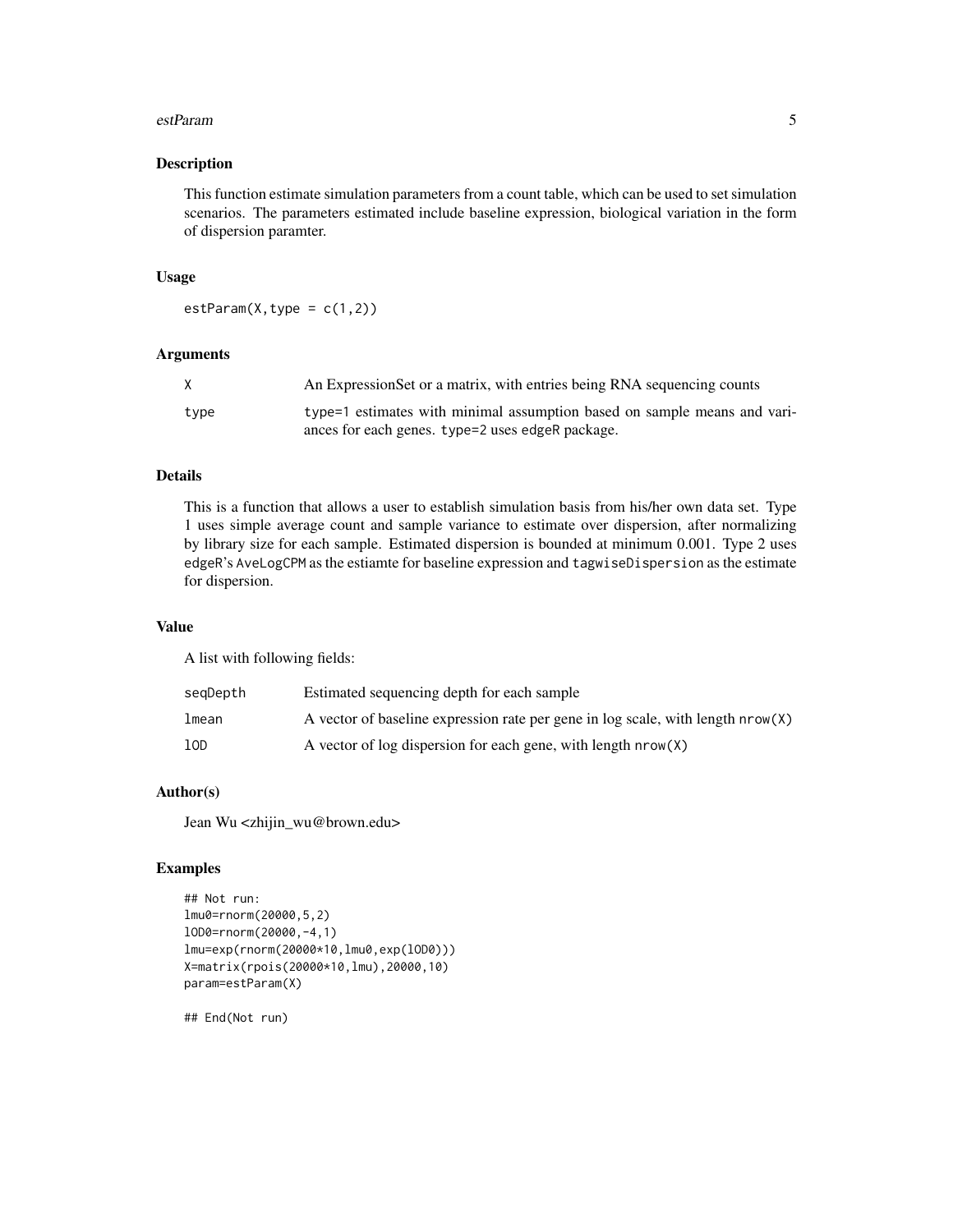<span id="page-5-0"></span>

#### Description

These are several datasets distributed with the package. They are simulation parameters estimated from existing RNA-seq data. The original raw count data were obtained from reCount website.

#### Usage

```
data(cheung)
data(gilad)
data(bottomly)
data(maqc)
data(GE.human)
data(pbmc)
```
#### Details

The data include:

- cheung: parameters from Cheung data. They are measurements from unrelated individuals, so the dispersions are large.
- gilad: parameters from Gilad data. They are for Human liver sample comparisons between male and female. This dataset has moderate dispersions.
- bottomly: parameters from Bottomly data. They compare two strains of inbred mice and the within group dispersions are small.
- maqc: MAQC data which are technical replicates. There are no biological variation from the replicates, so the dispersions are close to 0.
- GE.human: a vector of aggregated counts from all samples in Cheung data. This is used for generating marginal expression distribution when provide sequnencing depth.
- pbmc: data from gene expression microarray data. This is for an example of using historical data to estimate effect sizes.

#### Author(s)

Hao Wu <hao.wu@emory.edu>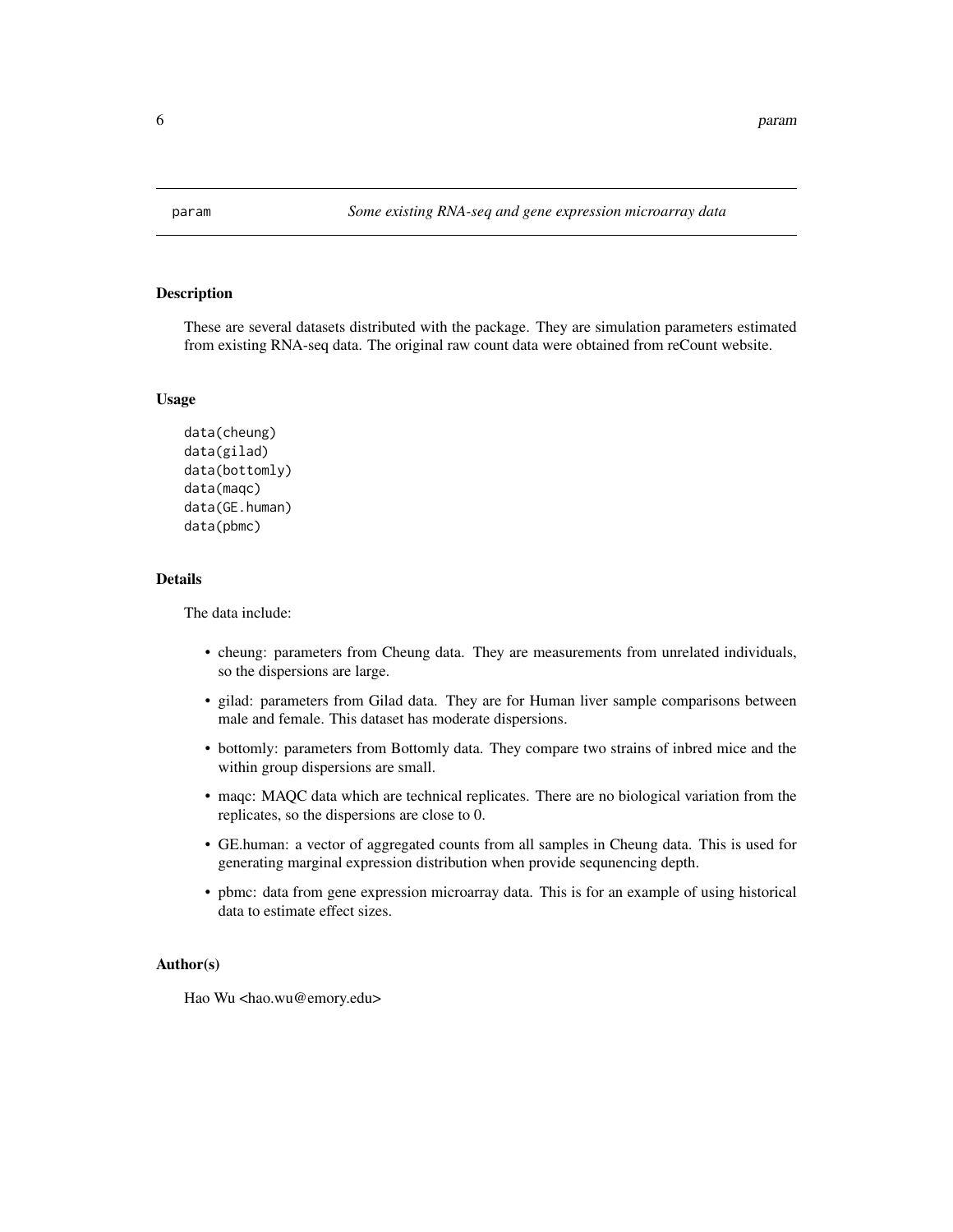#### <span id="page-6-0"></span>Description

Using histogram-alike graph to visualize the distribution of all genes and DE genes in all user specified strata.

#### Usage

```
plotPowerHist(powerOutput, simResult, main = "Histogram of power", return = FALSE)
```
#### Arguments

| powerOutput | Result object from "comparePower" function.                                   |
|-------------|-------------------------------------------------------------------------------|
| simResult   | Result object from "runSims" function.                                        |
| main        | Figure caption.                                                               |
| return      | Return a matrix for average number of genes and true DE genes in each strata. |

#### Value

A matrix of two rows. First row is for number of genes, and the second row is for number of DE genes. Columns are strata.

#### Author(s)

Hao Wu <hao.wu@emory.edu>

#### Examples

```
## Not run:
simOptions = RNAseq.SimOptions.2grp()
## run a few simulations
simRes = runSims(Nreps=c(3,5,7), sim.opts=simOptions, nsims=5,
                 DEmethod="edgeR")
## using FDR 0.1 to call DE, then look at power curves and summary
```

```
powers = comparePower(simRes)
plotPowerHist(powers, simRes)
```
## End(Not run)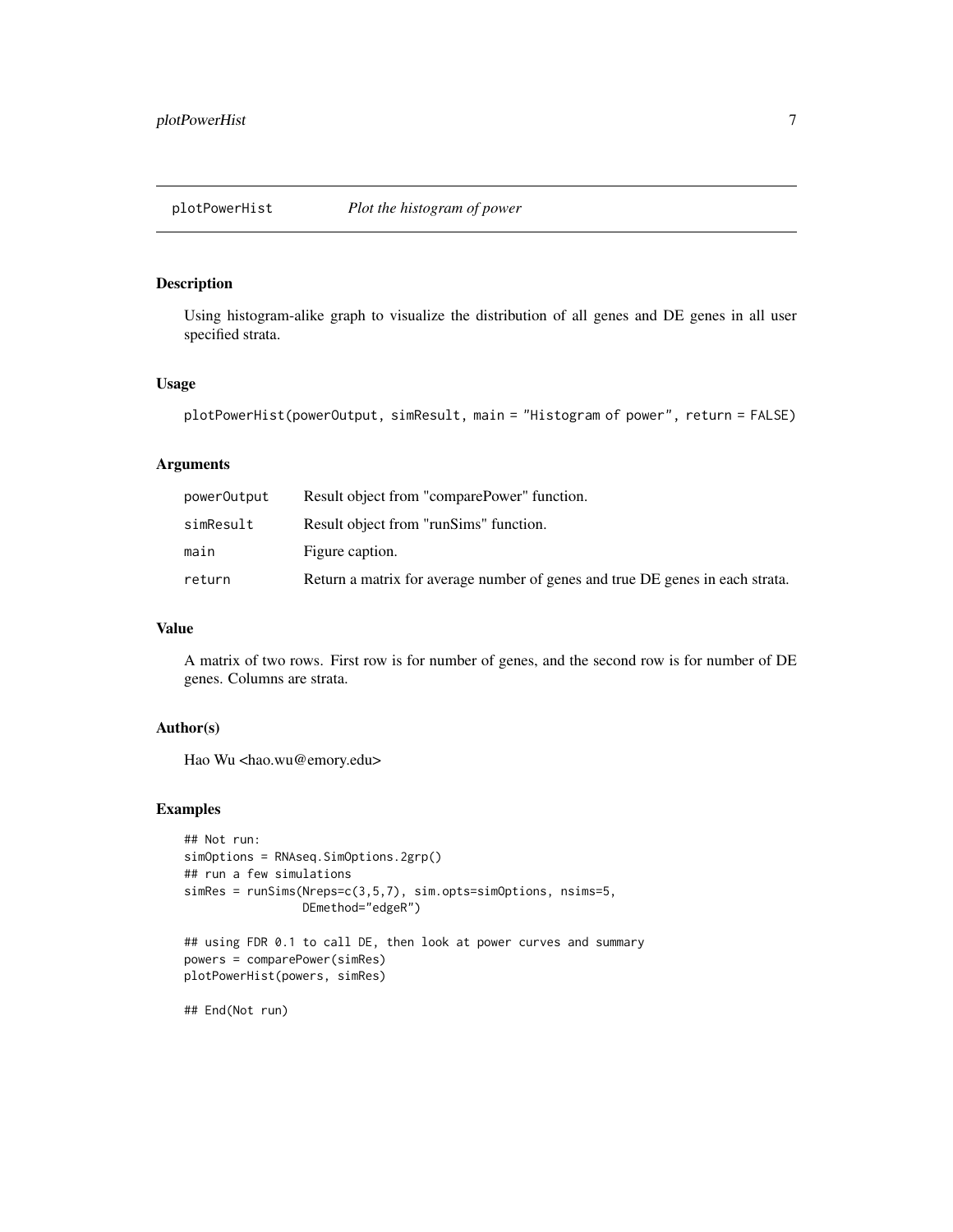#### <span id="page-7-0"></span>Description

These are a group of functions to generate plot to visualize the stratified power metrics, including stratified power, FDR, true discoveries, false discoveries, false discovery cost, and type I error. There will be a line for each sample size. X-axis are strata and y-axis are the metrics. Error bars will be plotted if requested.

#### Usage

```
plotPower(powerOutput, cols = 1:ncol(powerOutput$FD),
   lty = 1:ncol(powerOutput$power), main = "", ylab = "Power",leg = TRUE, error.bar=TRUE)
plotFDR(powerOutput, cols = 1:ncol(powerOutput$FDR), lty=1:ncol(powerOutput$FDR),
   main = "", ylab="FDR", leg = TRUE, error.bar=TRUE)
plotPowerTD(powerOutput, cols = 1:ncol(powerOutput$TD),
    lty=1:ncol(powerOutput$TD), main="", ylab = "# True Discoveries",
    leg = TRUE, error.bar=TRUE)
plotPowerFD(powerOutput, cols = 1:ncol(powerOutput$FD), lty=1:ncol(powerOutput$FD),
   main = "", ylab = "# False Discoverie", leg = TRUE, error.bar=TRUE)
plotFDcost(powerOutput, cols = 1:ncol(powerOutput$FD), lty=1:ncol(powerOutput$FD),
   main="", ylab = "False discovery cost", leg = TRUE, error.bar=TRUE)
plotPowerAlpha(powerOutput, cols = 1:ncol(powerOutput$alpha), lty=1:ncol(powerOutput$alpha),
   main = "", ylab = "False positive rate", leg = TRUE, error.bar=TRUE)
```
plotAll(powerOutput)

#### Arguments

| powerOutput | Result object from "comparePower" function.               |
|-------------|-----------------------------------------------------------|
| cols, lty   | Colors and line types of the TD curves.                   |
| main        | Figure title.                                             |
| ylab        | Y-axis label.                                             |
| leg         | Indicator for having figure legend or not.                |
| error.bar   | Indicator for whether plotting error bars in the figures. |

#### Author(s)

Hao Wu <hao.wu@emory.edu>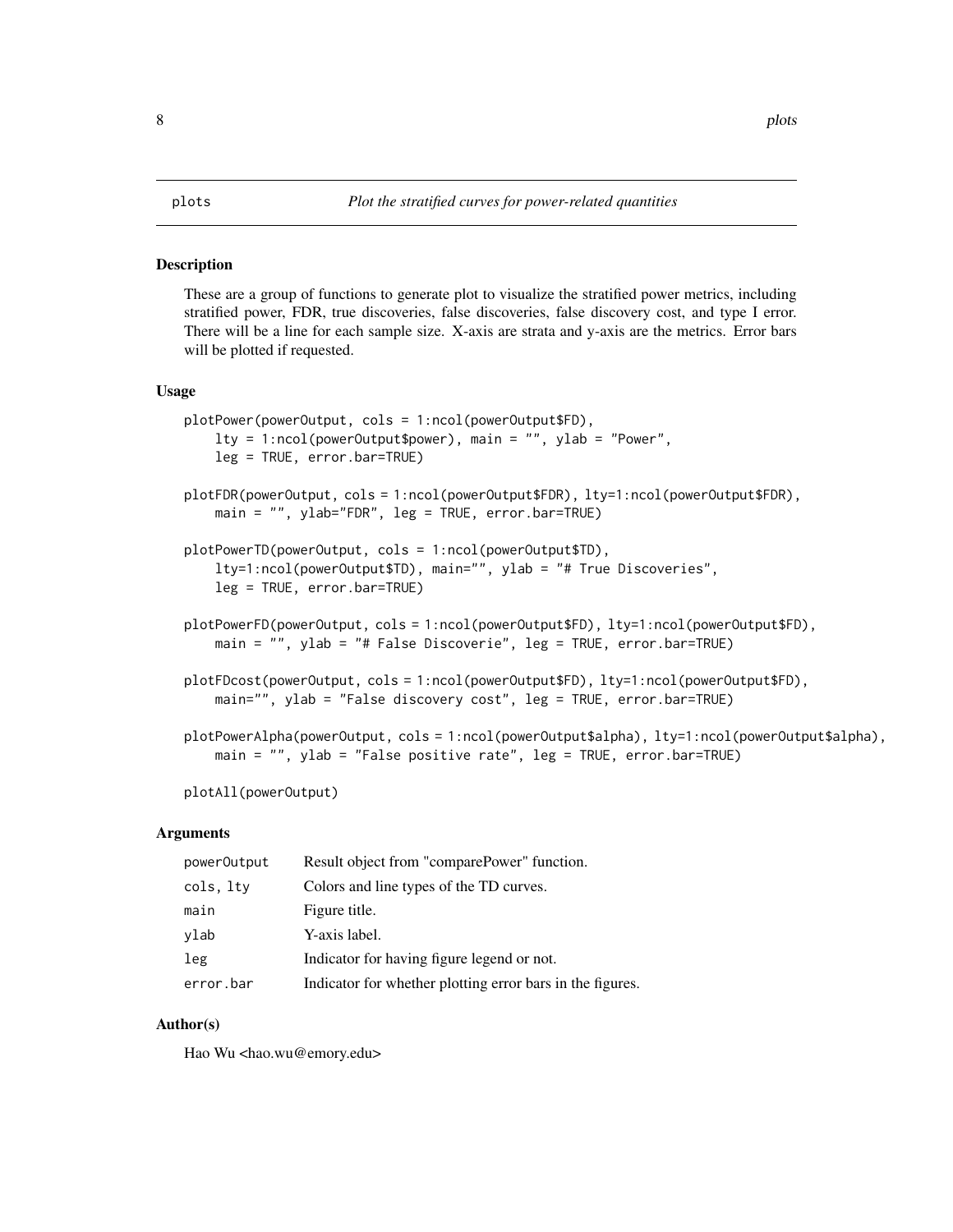#### <span id="page-8-0"></span>power.seqDepth 9

#### See Also

comparePower

#### Examples

```
## Not run:
simOptions = RNAseq.SimOptions.2grp()
## run a few simulations
simRes = runSims(Nreps=c(3,5,7), sim.opts=simOptions, nsims=5,
                 DEmethod="edgeR")
```

```
## using FDR 0.1 to call DE, then look at power curves and summary
powers = comparePower(simRes)
## plot
par(mfrow=c(2,3))
plotPower(powers)
plotPowerTD(powers)
plotFDR(powers)
plotFDcost(powers)
plotPowerAlpha(powers)
## in one figure
```

```
par(mfrow=c(2,3))
plotAll(powers)
```

```
## End(Not run)
```
power.seqDepth *Estimate the marginal power under different sequencing depth*

#### Description

The function helps study the power under different sequencing depth and sample sizes. It estimates the marginal powers based on existing simulation results, given new sequencing depth.

#### Usage

```
power.seqDepth(simResult, powerOutput, depth.factor = c(0.2, 0.5, 1, 2, 5, 10))
```
#### Arguments

| simResult    | Result object from "runSims" function.                                                                                                                                               |
|--------------|--------------------------------------------------------------------------------------------------------------------------------------------------------------------------------------|
| powerOutput  | Result object from "comparePower" function.                                                                                                                                          |
| depth.factor | A vector of numbers specifying the *relative* sequencing depth, comparing to<br>the depth used in the simulation. 1 means using the same number of total reads<br>as the simulation. |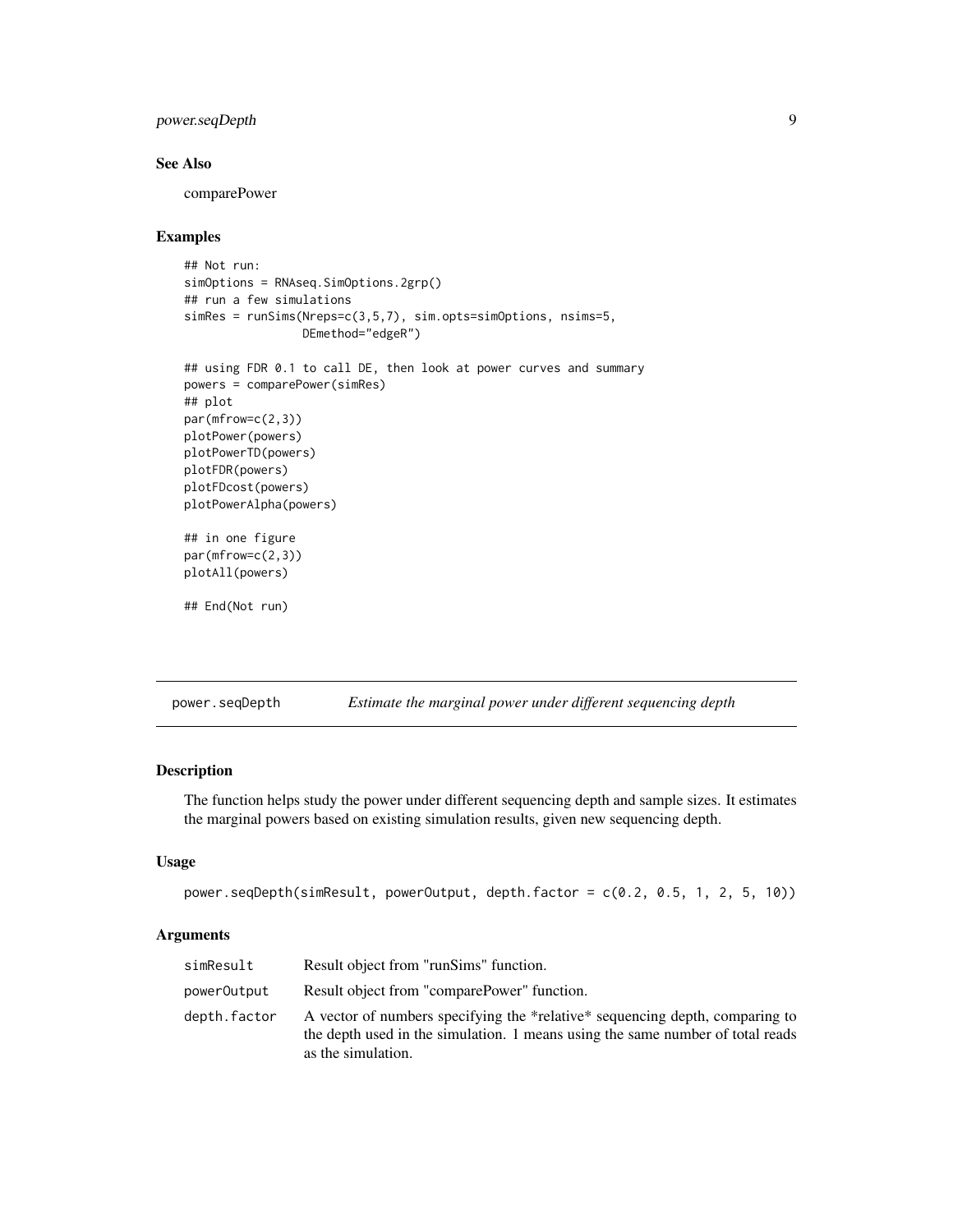#### <span id="page-9-0"></span>Details

The powers under different sequencing depth and sample sizes provides important guidence in experimental design. Under the same total number of sequence reads, investigator can choose to use more replicates and shallower coverage for each, or less replicates and deeper coverage.

This function provides estimated marginal power holding all experimental variables fixed (biological variation, effect sizes, sample sizes, etc.) except the sequencing depth. Changing sequencing depth will only alter the marginal distribution of average counts. Since the stratified power (by average counts) won't change, those numbers are used in estimating the powers under different depth. This approaches allows skipping new simulations, which saves computation.

#### Value

A matrix for marginal powers. Each row is for a sequencing depth, each columns is for a sample size.

#### Author(s)

Hao Wu <hao.wu@emory.edu>

#### See Also

comparePower, summary.power

#### Examples

```
## Not run:
simOptions = RNAseq.SimOptions.2grp()
simRes = runSims(Nreps=c(3,5,7), sim.opts=simOptions, nsims=5,
                 DEmethod="edgeR")
powers = comparePower(simRes)
power.seqDepth(simRes, powers)
```
## End(Not run)

RNAseq.SimOptions.2grp

*Set up options for simulating RNA-seq data in two-group comparison.*

#### Description

This function takes user provided options for for simulating RNA-seq data, and return a list. The result of this function will be the input for "runSims" and "simRNAseq" function.

#### Usage

RNAseq.SimOptions.2grp(ngenes, seqDepth, lBaselineExpr, lOD, p.DE, lfc, sim.seed)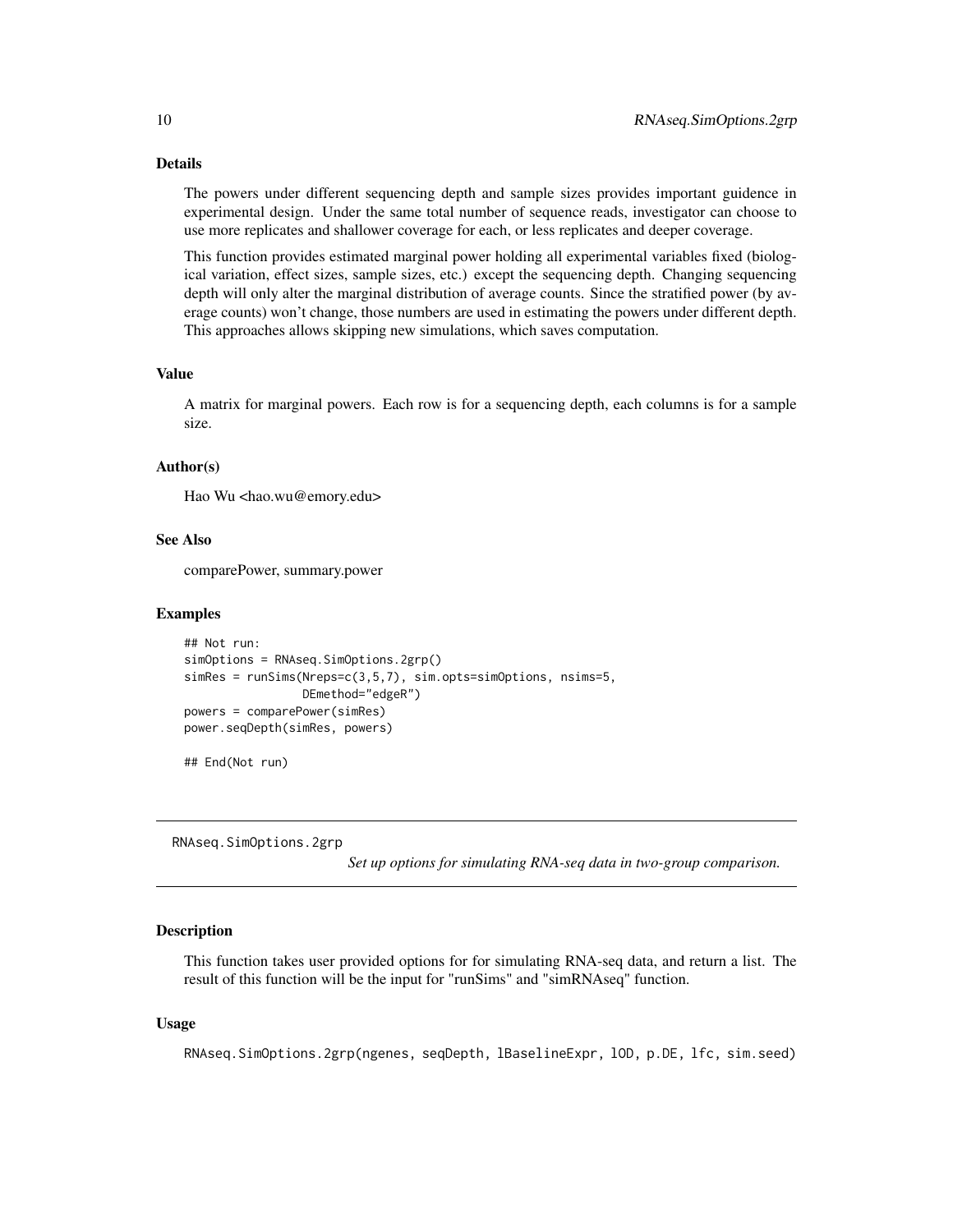#### **Arguments**

| ngenes        | Number of genes in the simulation.                                                                                                                                                                                                                                                                                                                               |
|---------------|------------------------------------------------------------------------------------------------------------------------------------------------------------------------------------------------------------------------------------------------------------------------------------------------------------------------------------------------------------------|
| lBaselineExpr | log baseline expression for each gene. This can be: $(1)$ a constant; $(2)$ a vector<br>with length ngenes; (3) a function that takes an integer n, and generate a vector<br>of length n; (4) a string specifying the name of existing datasets, from which the<br>mean expressions will be sampled. Details for this option is provide in "Details"<br>section. |
| 10D           | log over-dispersion for each gene. Available options are the same as for IBase-<br>line Expr.                                                                                                                                                                                                                                                                    |
| segDepth      | Sequencing depth, in terms of total read counts. This will be ignored if IBaseli-<br>neExpr is specified.                                                                                                                                                                                                                                                        |
| p.DE          | Percentage of genes being differentially expressed (DE). By default it's 5%.                                                                                                                                                                                                                                                                                     |
| 1fc           | log-fold change for DE genes. This can be: $(1)$ a constant; $(2)$ a vector with<br>length being number of DE genes; (3) a function that takes an integer n, and<br>generate a vector of length n. If the input is a vector and the length is not the<br>number of DE genes, it will be sampled with replacement to generate log-fold<br>change.                 |
| sim.seed      | Simulation seed.                                                                                                                                                                                                                                                                                                                                                 |

#### Details

The simulation of RNA-seq data requires a lot of parameters. This function provides users an interface to specify the simulation parameters. The result from this function will be used for simulating RNA-seq count data. By default, the simulation parameters are similar to that from Cheung data (for unrelated individuals, with large biological variance).

The baseline expression levels and log over-dispersions can be sampled from real data. There are parameters estimated from several real datasets distributed with the package. Available string options for "lBaselineExpr" and "lOD" include: (1) "cheung": parameters from Cheung data, which measures unrelated individuals, so the dispersions are large; (2) "gilad": from Gilad data which are for Human liver sample comparisons between male and female. This dataset has moderate dispersions; (3) "bottomly": from Bottmly data which are from comparing two strains of inbred mice. The dispersions are small. (4) "maqc": from MAQC data which are technical replicates. There are no biological variation from the replicates because the data are technical replicates. The dispersions from this dataset is very small.

The effect sizes (log fold changes of the DE genes) are arbitrarily specified. It is possible to estimate those from real data. We provide a simple example in the package vignette for doing so.

#### Value

A list with following fields:

| ngenes        | An integer for number of genes.                        |
|---------------|--------------------------------------------------------|
| p.DE          | Percentage of DE genes.                                |
| lBaselineExpr | A vector of length ngenes for log baseline expression. |
| 10D           | A vector of length ngenes for log over-dispersion.     |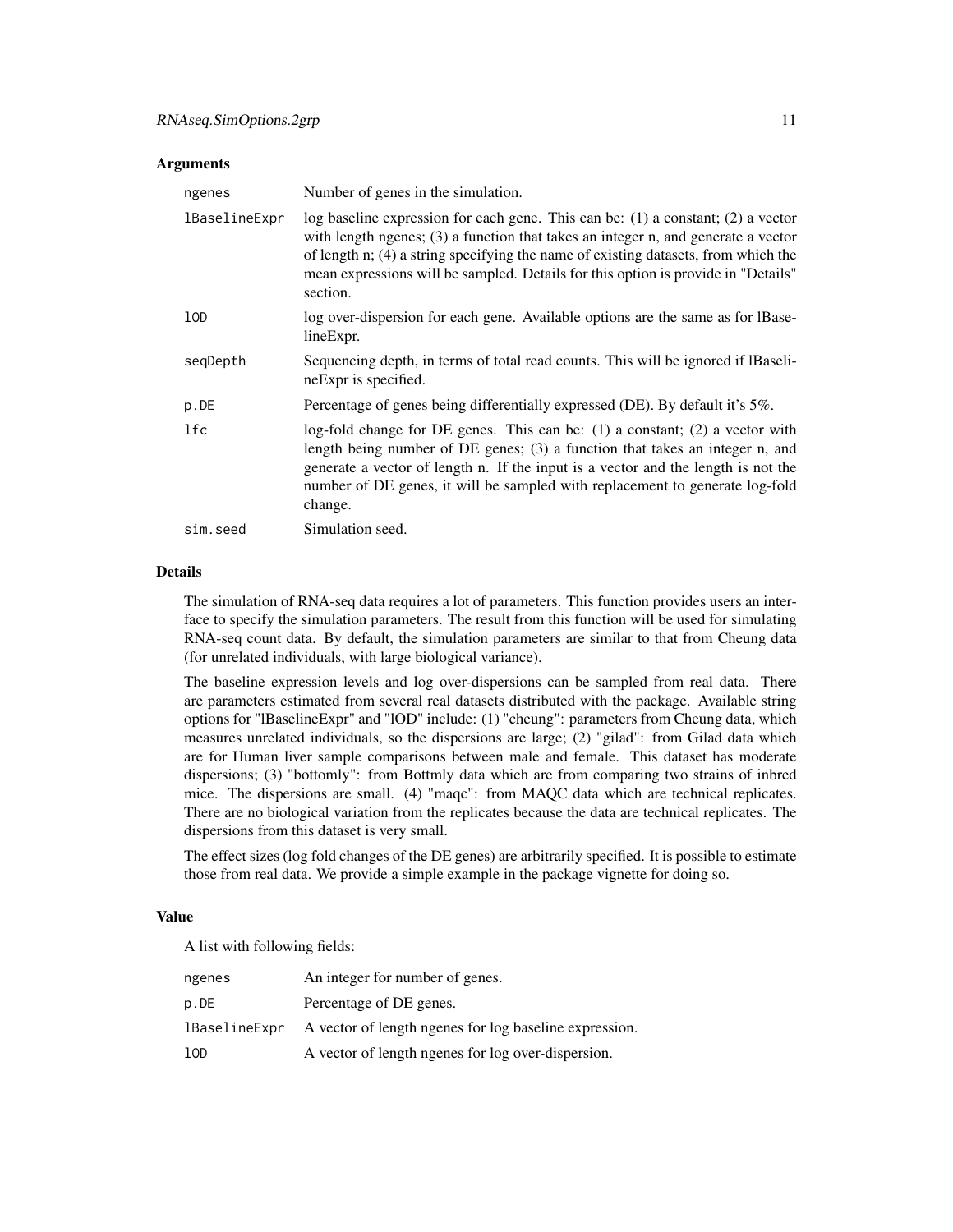<span id="page-11-0"></span>

| lfc.     | A vector of length (ngenes*p.DE) for log fold change of the DE genes.                                                 |
|----------|-----------------------------------------------------------------------------------------------------------------------|
| sim.seed | The specified simulation seed.                                                                                        |
| design   | A string representing the experimental design. From this function it is '2grp',<br>standing for two-group comparison. |

#### Author(s)

Hao Wu <hao.wu@emory.edu>

#### See Also

simRNAseq,runSims

#### Examples

```
## default
simOptions=RNAseq.SimOptions.2grp()
summary(simOptions)
```

```
## specify some parameters: generate baseline expression and
## dispersion from Bottom data, and specify a function for
## alternative log fold changes.
fun.lfc=function(x) rnorm(x, mean=0, sd=1.5)
simOptions=RNAseq.SimOptions.2grp(ngenes=30000, lBaselineExpr="bottomly",
      lOD="bottomly", p.DE=0.05, lfc=fun.lfc)
summary(simOptions)
```
runSims *Run a number of RNA-seq simulations and DE detections*

#### Description

This is the "wrapper" function for running RNA-seq DE detection simulation. It runs simulations under different sample sizes (replicates in each group) for a certain numbers. In each simulation, the RNA-seq data are generated, and then DE detection (using user specified method/software) is performed. The return object contains DE test results (test statistics, p-values, FDRs, etc.) from all simulations.

#### Usage

```
runSims(Nreps = c(3, 5, 7, 10), Nreps2, nsims = <math>100</math>, sim.opts,DEmethod = c("edgeR", "DSS", "DESeq2"), verbose =TRUE)
```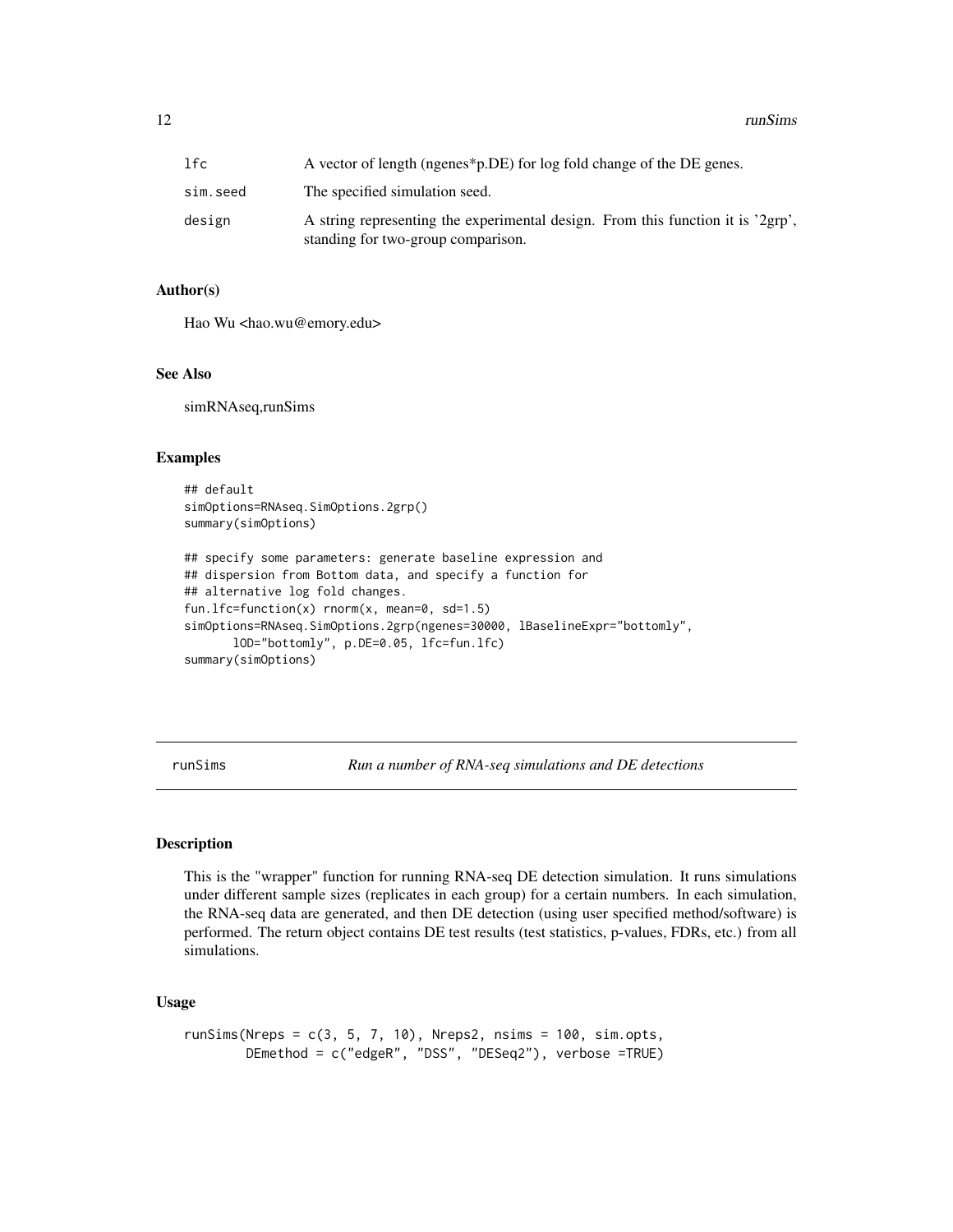#### runSims and the contract of the contract of the contract of the contract of the contract of the contract of the contract of the contract of the contract of the contract of the contract of the contract of the contract of th

#### **Arguments**

| <b>Nreps</b> | Sample sizes one wants to perform simulation on. This is a vector, each element<br>specifies the number of biological replicates in each group. Default value is $c(3, 1)$<br>5, 7, 10), which means we want to perform simulation when there are 3, 5, 7, or<br>10 replicates in each group.                           |
|--------------|-------------------------------------------------------------------------------------------------------------------------------------------------------------------------------------------------------------------------------------------------------------------------------------------------------------------------|
| Nreps2       | Sample sizes for the second treatment group. If this is missing, it'll take the<br>same value as Nreps and then two groups will be assumed to have the same<br>sample size. This parameter allows two treatment groups have different sample<br>sizes. When specified, it must be a vector of the same length as Nreps. |
| nsims        | Number of simulations.                                                                                                                                                                                                                                                                                                  |
| sim.opts     | An object for simulation option. This should be the return object from "RNAseq.SimOptions.2grp"<br>function.                                                                                                                                                                                                            |
| DEmethod     | String to specify the DE detection method to be used. Available options are<br>"edgeR", "DSS", and "DESeq2".                                                                                                                                                                                                            |
| verbose      | Logical value to indicate whether to output some messages (progress report).                                                                                                                                                                                                                                            |

#### Details

This is the main simulation function in the packge. After specifying the simulation parameters (from "RNAseq.SimOptions.2grp" function), one wants to evaluate the power vs different sample sizes under that simulation setting. This function simulates the count data and performs statistical tests for DE detection. It only stores and returns the DE test results (test statistics, p-values, FDRs, etc.) but doesn't make inferences. The inferences will be conducted in the "comparePower" function. The advantage is that for one simulation setting, the simulation only need to be run once. The inferences using different critical values and type I error controls can then be drawn from the same results. This greatly save the computation because the simulation part is the most computationally intensive.

This function can be slow, depends on the setting (number of genes, replicates, simulations, etc). For the default (50000 genes, 100 simulations, for 3, 5, 7, or 10 replicates), it takes about an hour to run on a single core of i7 2.7GHz CPU. But again, this only need to be run once for a particular simulation setting.

#### Value

A list with following fields:

| pvalue, fdrs | 3D array for p-values and FDR from each simulation. The dimension of the<br>array is ngenes $* N *$ nsims. Here N is length (Nreps), of the number of different<br>sample sizes settings. |
|--------------|-------------------------------------------------------------------------------------------------------------------------------------------------------------------------------------------|
| xbar         | 3D array for average read counts for genes. Dimension is the same as pvalue/fdr.<br>This will be used in "comparePower" function for stratified power quantities.                         |
| DEid         | A list of length names. Each contains the id of DE genes.                                                                                                                                 |
| lfcs         | A list of length names. Each contains the log fold changes of DE genes.                                                                                                                   |
| Nreps        | The input Nreps.                                                                                                                                                                          |
| sim.opts     | The input sim.opts.                                                                                                                                                                       |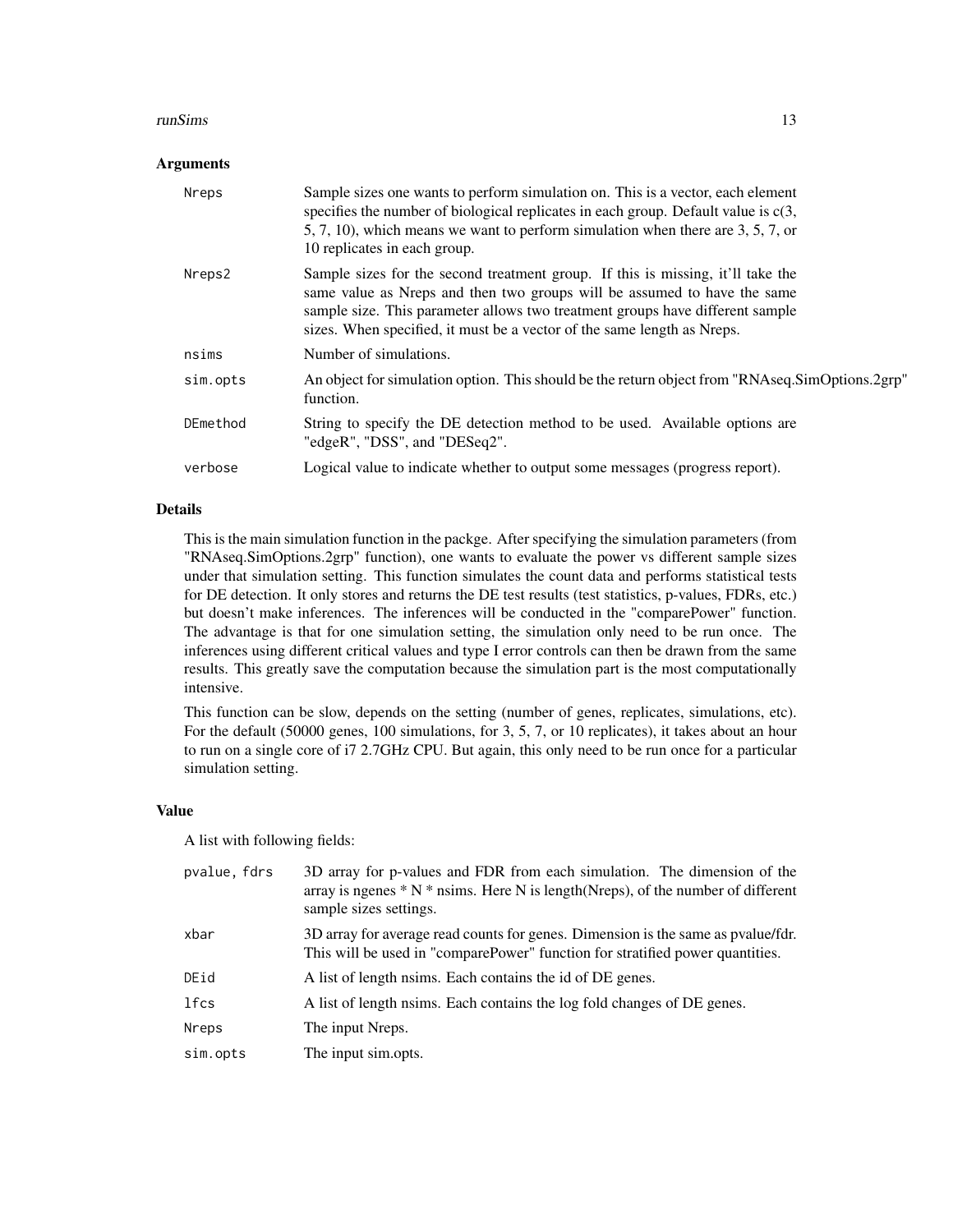#### <span id="page-13-0"></span>Author(s)

Hao Wu <hao.wu@emory.edu>

### See Also

RNAseq.SimOptions.2grp, simRNAseq

#### Examples

```
simOptions = RNAseq.SimOptions.2grp()
## using 3 different sample sizes, run 2 simulations, using edgeR
simRes = runSims(Nreps=c(3,5,7), sim.opts=simOptions, nsims=2,
                 DEmethod="edgeR")
names(simRes)
## Not run:
## using 5 different sample sizes, run 100 simulations, using edgeR.
## This will be slow.
simRes = runSims(Nreps=c(3,5,7,10,15), sim.opts=simOptions, nsims=100,
                 DEmethod="edgeR")
## for different sample sizes in two groups
simRes = runSims(Nreps=c(3,5,7,10), Nreps2=c(5,7,9,11),
                 sim.opts=simOptions, nsims=100, DEmethod="edgeR")
```
## End(Not run)

simRNAseq *Simulate RNA-seq count data*

#### Description

This function generate simulated RNA-seq count data for a two-group comparison design. It takes an object for simulation option (return object from 'RNAseq.SimOptions.2grp' function, and sample sizes (replicates in each condition, then generate a matrix of counts.

#### Usage

```
simRNAseq(simOptions, n1, n2)
```
#### Arguments

| simOptions | An object for simulation option. This should be the return object from 'RNAseq.SimOptions.2grp'<br>function. |
|------------|--------------------------------------------------------------------------------------------------------------|
| n1. n2     | Sample size in two treatment groups.                                                                         |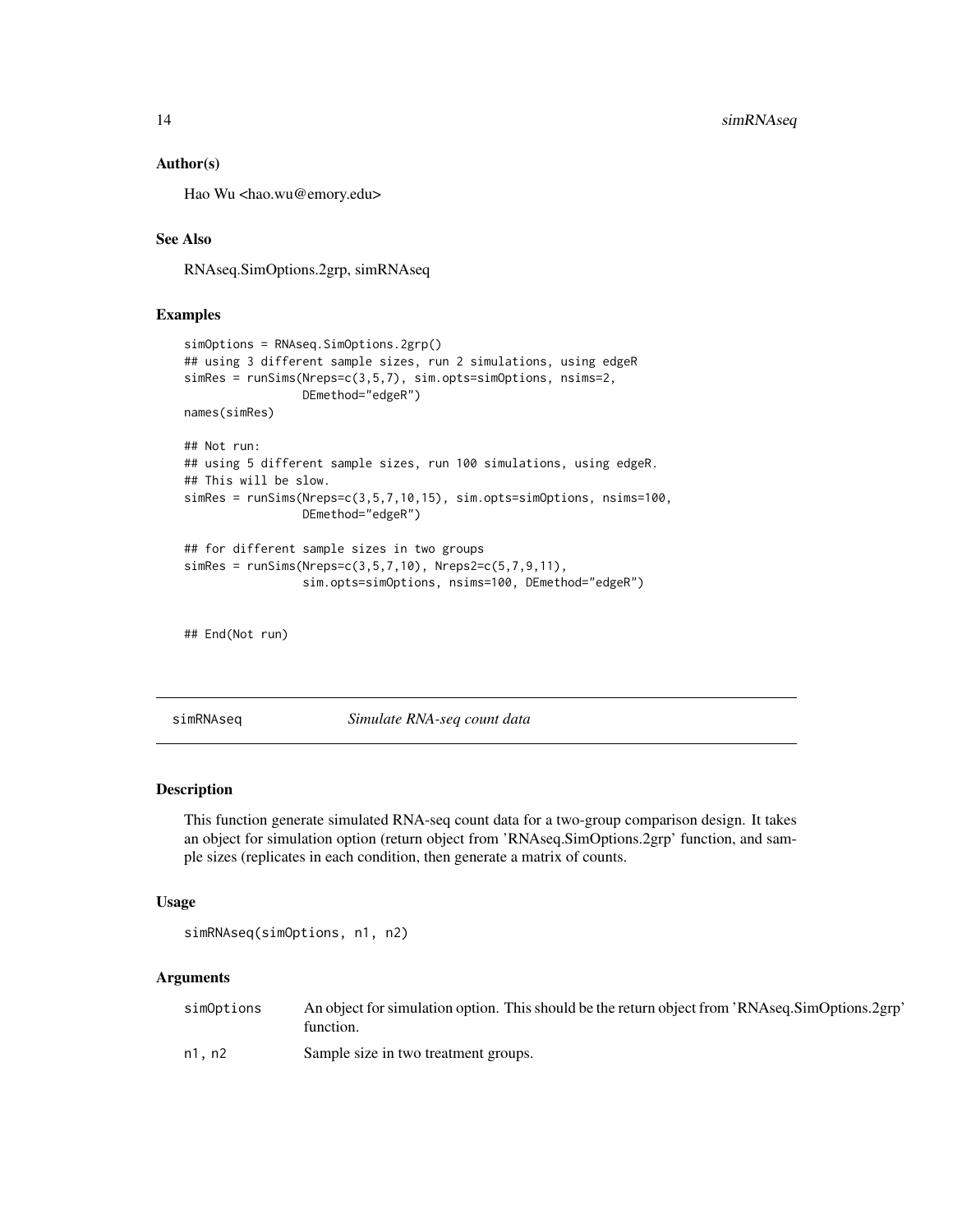#### <span id="page-14-0"></span>summaryPower 15

#### Details

The count data are generated based a negative binomial (NB) distribution. Parameters for NB are provided in the input object.

#### Value

A list with following fields:

| counts     | A matrix of dimension ngenes $x$ (n1+n2). Each row is for a gene, each column<br>is for a sample. Columns 1 to n1 are for the first condition. The rest columns<br>are for the other condition. |
|------------|-------------------------------------------------------------------------------------------------------------------------------------------------------------------------------------------------|
| designs    | A vector/matrix representing the experimental designs. In a two-group compar-<br>ison, it's a simple 0/1 vector.                                                                                |
| DEid       | The ID (row index) for true DE genes.                                                                                                                                                           |
| simOptions | The simulation option object. This is exactly the same as the input simOptions.                                                                                                                 |

#### Author(s)

Hao Wu <hao.wu@emory.edu>

#### See Also

RNAseq.SimOptions.2grp, runSims

#### Examples

simOptions = RNAseq.SimOptions.2grp() data = simRNAseq(simOptions, n1=3, n2=3) names(data)

summaryPower *Generate a summary table for power analysis result*

#### Description

Takes a result object from "comparePower" function and print out a table to summarize important power-related quantities. The results are marginalized, meaning that they are averaged quantities over all strata and simulations. This provides a quick view of the marginal results for power-related quantities under all sample sizes.

#### Usage

```
summaryPower(powerOutput)
```
#### Arguments

powerOutput The result object from "comparePower" function.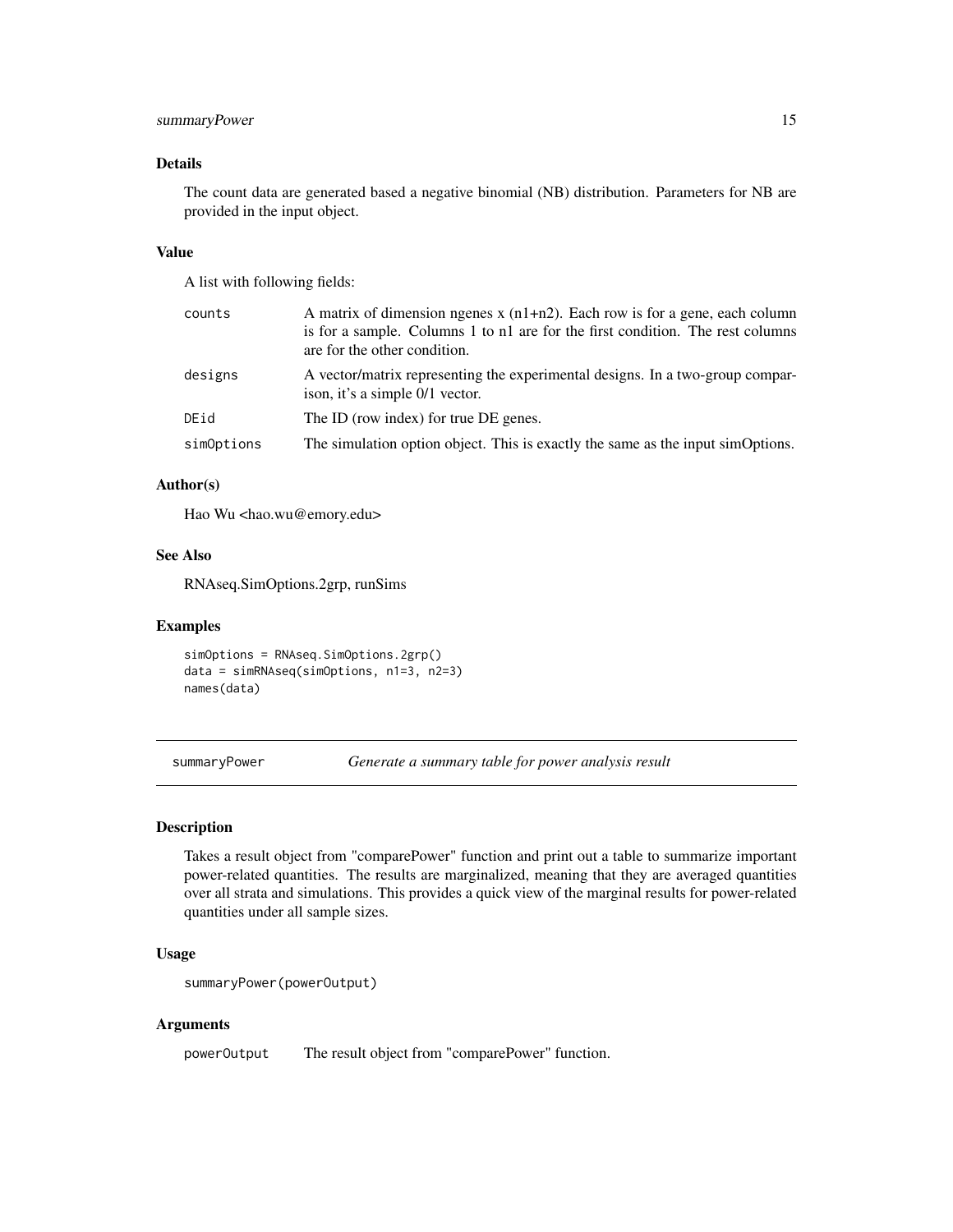### Value

A matrix with multiple rows, each for a different sample size. Columns include sample size, specified nomial type I control value (for FDR or p-values), actual FDR, marginal power, averaged number of true and false discoveries, and false discovery costs.

#### Author(s)

Hao Wu <hao.wu@emory.edu>

#### See Also

runSims, comparePower

#### Examples

```
## Not run:
simOptions = RNAseq.SimOptions.2grp()
simRes = runSims(Nreps=c(3,5,7), sim.opts=simOptions, nsims=5,
                DEmethod="edgeR")
powers = comparePower(simRes)
summaryPower(powers)
```
## End(Not run)